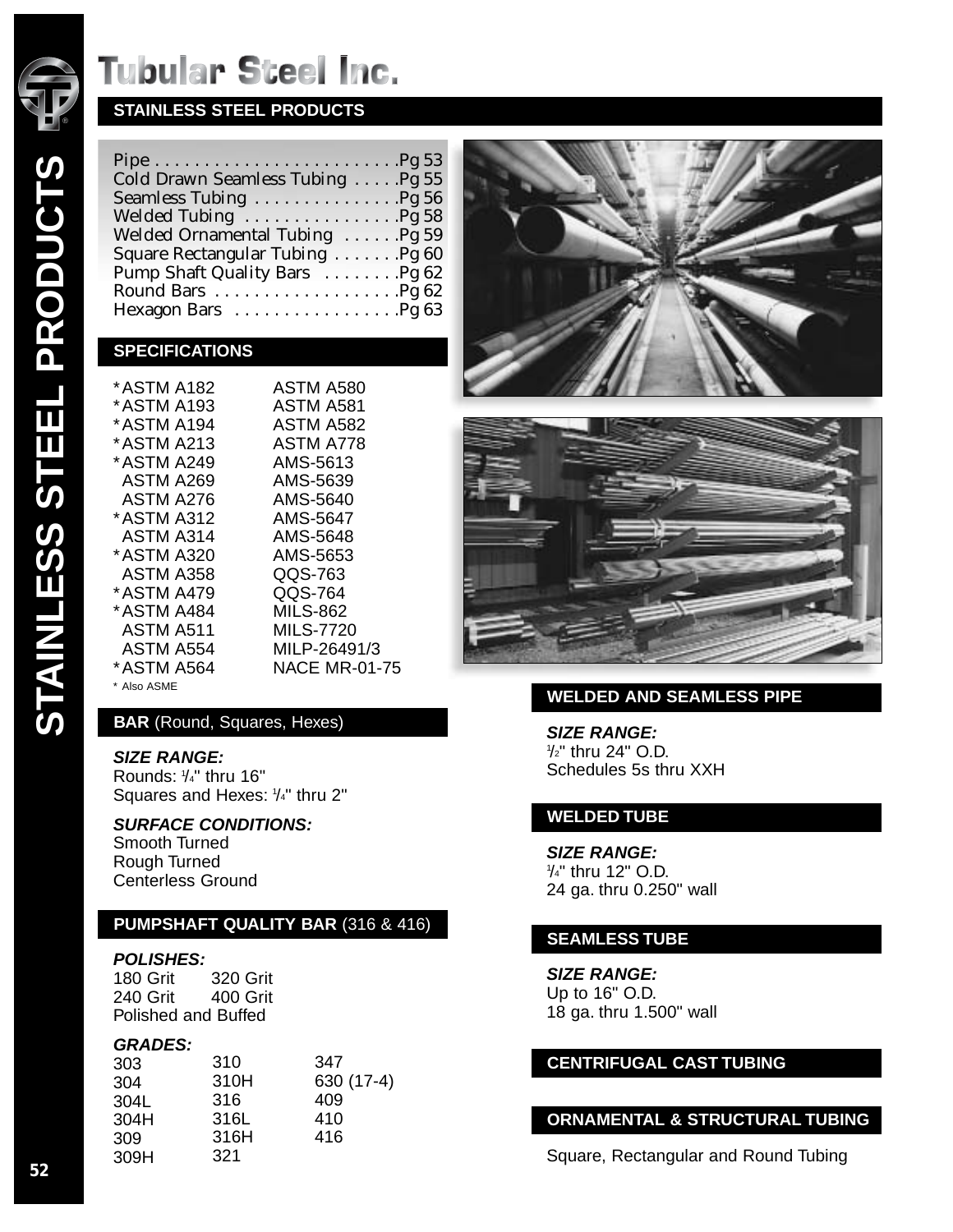## **STAINLESS STEEL PIPE**

| <b>SIZE</b>         | O.D.   | <b>WALL</b> | SCHED.          | WT./FT.          | <b>SIZE</b>  | O.D.   | <b>WALL</b> | SCHED.     | WT./FT. |
|---------------------|--------|-------------|-----------------|------------------|--------------|--------|-------------|------------|---------|
| $\frac{1}{8}$       | .405"  | .049"       | 10              | .19              | $2"$ (cont.) | 2.375" | .109"       | 10         | 2.64    |
|                     |        | .068"       | 40              | .24              |              |        | .154"       | 40         | 3.65    |
|                     |        | .095"       | 80              | .31              |              |        | .218"       | 80         | 5.02    |
| 1/4"                | .540"  | .065"       | 10              | $\overline{.33}$ |              |        | .344"       | 160        | 7.46    |
|                     |        | .088"       | 40              | .42              |              |        | .436"       | <b>XXS</b> | 9.03    |
|                     |        | .119"       | 80              | .54              | $2^{1/2}$    | 2.875" | .083"       | 5          | 2.48    |
| $\frac{3}{8}$ "     | .675"  | .065"       | $\overline{10}$ | .42              |              |        | .203"       | 40         | 5.79    |
|                     |        | .091"       | 40              | .57              |              |        | .276"       | 80         | 7.66    |
|                     |        | .126"       | 80              | .73              |              |        | .375"       | 160        | 10.01   |
| $1/2$ <sup>11</sup> | .840"  | .065"       | 5               | .54              |              |        | .552"       | <b>XXS</b> | 13.69   |
|                     |        | .083"       | 10              | .67              | 3"           | 3.500" | .120"       | 10         | 4.33    |
|                     |        | .109"       | 40              | .85              |              |        | .216"       | 40         | 7.58    |
|                     |        | .147"       | 80              | 1.09             |              |        | .300"       | 80         | 10.25   |
|                     |        | .188"       | 160             | 1.31             |              |        | .438"       | 160        | 14.32   |
| $\frac{3}{4}$ "     | 1.050" | .065"       | $\overline{5}$  | $.\overline{68}$ |              |        | .600"       | <b>XXS</b> | 18.58   |
|                     |        | .083"       | 10              | .86              | $3^{1/2}$    | 4.000" | .226"       | 40         | 9.11    |
|                     |        | .113"       | 40              | 1.13             |              |        | .318"       | 80         | 12.50   |
|                     |        | .154"       | 80              | 1.47             |              |        | .636"       | <b>XXS</b> | 22.85   |
|                     |        | .219"       | 160             | 1.94             | 4"           | 4.500" | .120"       | 10         | 5.61    |
|                     |        | .308"       | <b>XXS</b>      | 2.44             |              |        | .237"       | 40         | 10.79   |
| 1"                  | 1.315" | .065"       | 5               | .87              |              |        | .337"       | 80         | 14.98   |
|                     |        | .109"       | 10              | 1.40             |              |        | .438"       | 120        | 19.00   |
|                     |        | .133"       | 40              | 1.68             |              |        | .531"       | 160        | 22.51   |
|                     |        | .179"       | 80              | 2.17             |              |        | .674"       | <b>XXS</b> | 27.54   |
|                     |        | .250"       | 160             | 2.84             | 5"           | 5.563" | .258"       | 40         | 14.62   |
|                     |        | .358"       | <b>XXS</b>      | 3.66             |              |        | .375"       | 80         | 20.78   |
| $1\frac{1}{4}$      | 1.660" | .065"       | 5               | 1.11             |              |        | .500"       | 120        | 27.04   |
|                     |        | .140"       | 40              | 2.27             |              |        | .625"       | 160        | 32.96   |
|                     |        | .191"       | 80              | 3.00             | 6"           | 6.625" | .134"       | 10         | 9.29    |
|                     |        | .250"       | 160             | 3.76             |              |        | .280""      | 40         | 18.97   |
|                     |        | .382"       | <b>XXS</b>      | 5.21             |              |        | .432"       | 80         | 28.57   |
| $1\frac{1}{2}$      | 1.900" | .065"       | 5               | 1.27             |              |        | .562"       | 120        | 36.39   |
|                     |        | .109"       | 10              | 2.08             |              |        | .719"       | 160        | 45.35   |
|                     |        | .145"       | 40              | 2.72             | 8"           | 8.625" | .148"       | 10         | 13.40   |
|                     |        | .200"       | 80              | 3.63             |              |        | .322"       | 40         | 28.55   |
|                     |        | .281"       | 160             | 4.86             |              |        | .500"       | 80         | 43.39   |
|                     |        | .400"       | <b>XXS</b>      | 6.41             |              |        | .906"       | 160        | 74.69   |
| 2"                  | 2.375" | .065"       | 5               | 1.60             |              |        |             |            |         |

®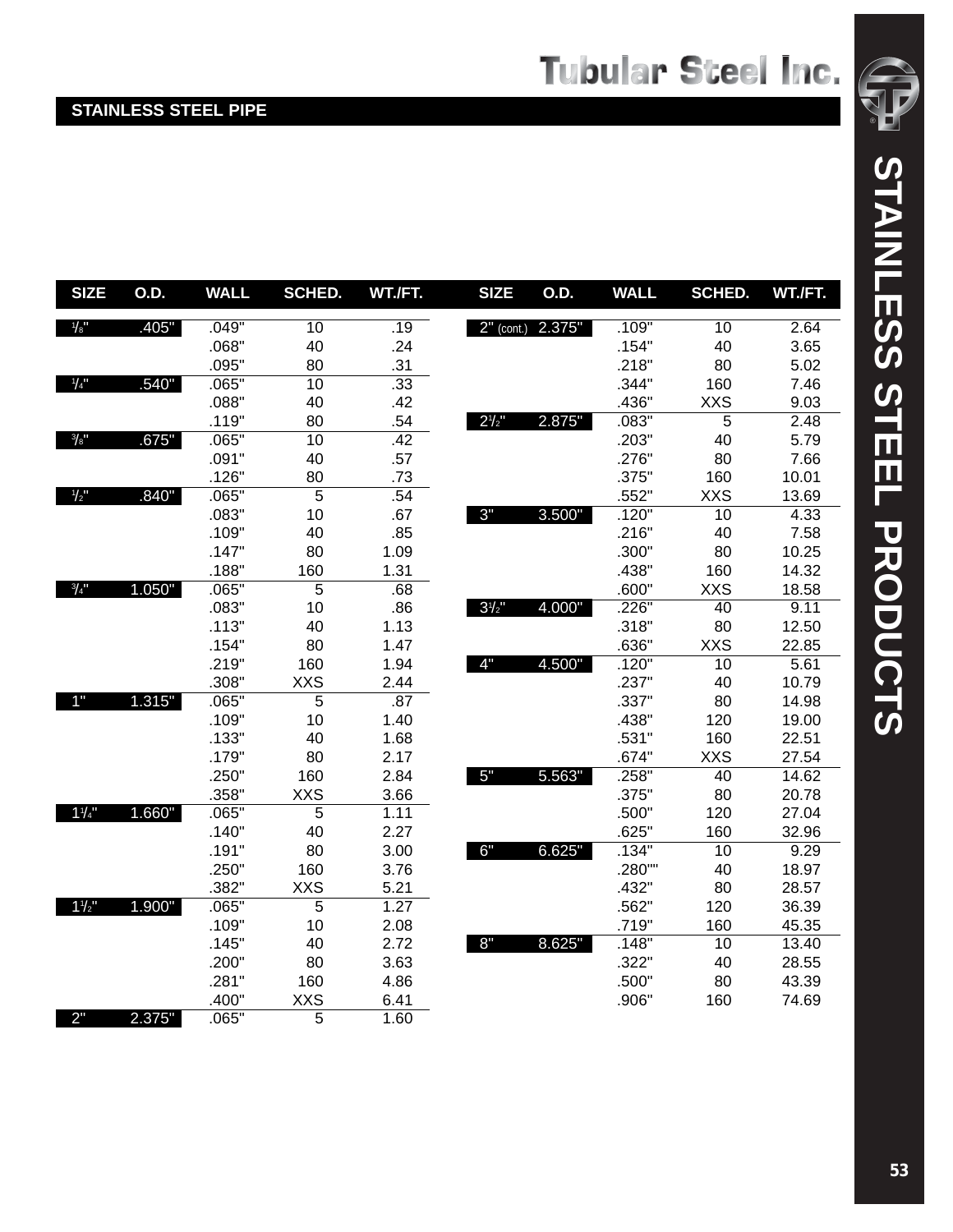

**STAINLESS STEEL PIPE**

| <b>SIZE</b> | <b>O.D.</b> | <b>WALL</b> | <b>SCHED.</b> | WT./FT. | <b>SIZE</b> | <b>O.D.</b> | <b>WALL</b> | <b>SCHED.</b> | WT./FT. |
|-------------|-------------|-------------|---------------|---------|-------------|-------------|-------------|---------------|---------|
| 10"         | 10.750"     | .134"       | 5             | 15.19   | 16"         | 16.000"     | .188"       | <b>10S</b>    | 31.75   |
|             |             | .165"       | 10            | 18.70   |             |             | .250"       | 10            | 42.05   |
|             |             | .365"       | 40            | 48.48   |             |             | .375"       | 40S           | 62.58   |
|             |             | .500"       | 80            | 54.74   |             |             | .500"       | 80S           | 82.77   |
|             |             | .719"       | 100           | 76.93   | 18"         | 18.000"     | .188"       | <b>10S</b>    | 35.76   |
|             |             | .844"       | 120           | 89.20   |             |             | .250"       | 10            | 47.39   |
|             |             | 1.000"      | 140           | 104.10  |             |             | .375"       | 40S           | 70.59   |
| 12"         | 12.750"     | .165"       | 5             | 22.18   |             |             | .500"       | 80S           | 93.45   |
|             |             | .180"       | 10            | 24.20   | 20"         | 20.000"     | .218"       | <b>10S</b>    | 46.05   |
|             |             | .375"       | 40S           | 49.56   |             |             | .250"       | 10            | 52.73   |
|             |             | .500"       | 80S           | 65.42   |             |             | .375"       | 40S           | 78.60   |
| 14"         | 14.000"     | .188"       | 10S           | 27.73   |             |             | .500"       | 80S           | 104.10  |
|             |             | .250"       | 10            | 36.71   | 24"         | 24.000"     | .250"       | 10            | 63.41   |
|             |             | .375"       | 40S           | 54.57   |             |             | .375"       | 40S           | 94.62   |
|             |             | .500"       | 80S           | 72.09   |             |             | .500"       | 80S           | 125.50  |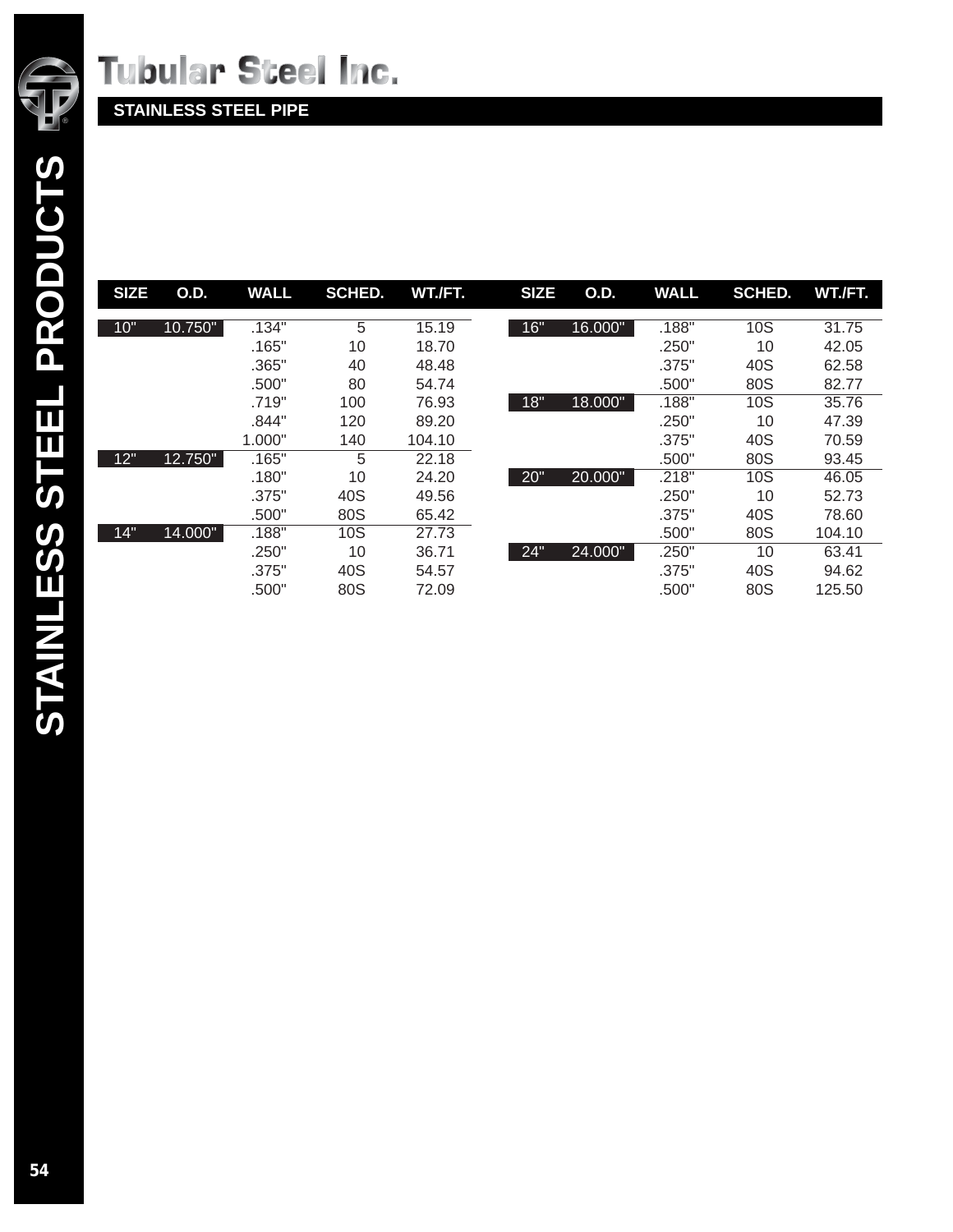### **COLD DRAWN SEAMLESS STAINLESS TUBING**

| O.D.  | <b>WALL</b> | I.D.  | WT./FT. | O.D.   | <b>WALL</b> | I.D.   | WT./FT. |
|-------|-------------|-------|---------|--------|-------------|--------|---------|
| .500" | .020"       | .460" | .103    | 1.000" | .035"       | .930"  | .361    |
|       | .028"       | .444" | .141    |        | .049"       | .902"  | .498    |
|       | .035"       | .430" | .174    |        | .065"       | .870"  | .649    |
|       | .049"       | .402" | .236    |        | .083"       | .834"  | .813    |
|       | .065"       | .370" | .302    |        | .095"       | .810"  | .918    |
|       | .083"       | .334" | .370    |        | .109"       | .782"  | 1.037   |
|       | .095"       | .310" | .411    |        | .120"       | .760"  | 1.128   |
|       | .120"       | .260" | .487    | 1.125" | .065"       | .995"  | .736    |
| .625" | .035"       | .555" | .221    | 1.250" | .035"       | 1.180" | .454    |
|       | .049"       | .527" | .301    |        | .049"       | 1.152" | .629    |
|       | .065"       | .495" | .389    |        | .065"       | 1.120" | .823    |
|       | .083"       | .459" | .481    |        | .083"       | 1.084" | 1.034   |
|       | .095"       | .435" | .538    |        | .095"       | 1.060" | 1.172   |
|       | .120"       | .385" | .647    |        | .120"       | 1.010" | 1.448   |
| .750" | .035"       | .680" | .267    | 1.500" | .049"       | 1.402" | .759    |
|       | .049"       | .652" | .367    |        | .065"       | 1.370" | .996    |
|       | .065"       | .620" | .476    |        | .083"       | 1.334" | 1.256   |
|       | .083"       | .584" | .591    |        | .095"       | 1.310" | 1.426   |
|       | .095"       | .560" | .665    |        | .125"       | 1.260" | 1.769   |
|       | .109"       | .532" | .746    | 1.750" | .120"       | 1.510" | 2.089   |
|       | .120"       | .510" | .807    | 2.000" | .049"       | 1.902" | 1.010   |
|       | .188"       | .375" | 1.128   |        | .065"       | 1.870" | 1.343   |
| .875" | .049"       | .777" | .432    |        | .083"       | 1.834" | 1.699   |
|       | .065"       | .745" | .562    |        | .095"       | 1.810" | 1.933   |
|       | .083"       | .709" | .702    |        | .125"       | 1.750" | 2.503   |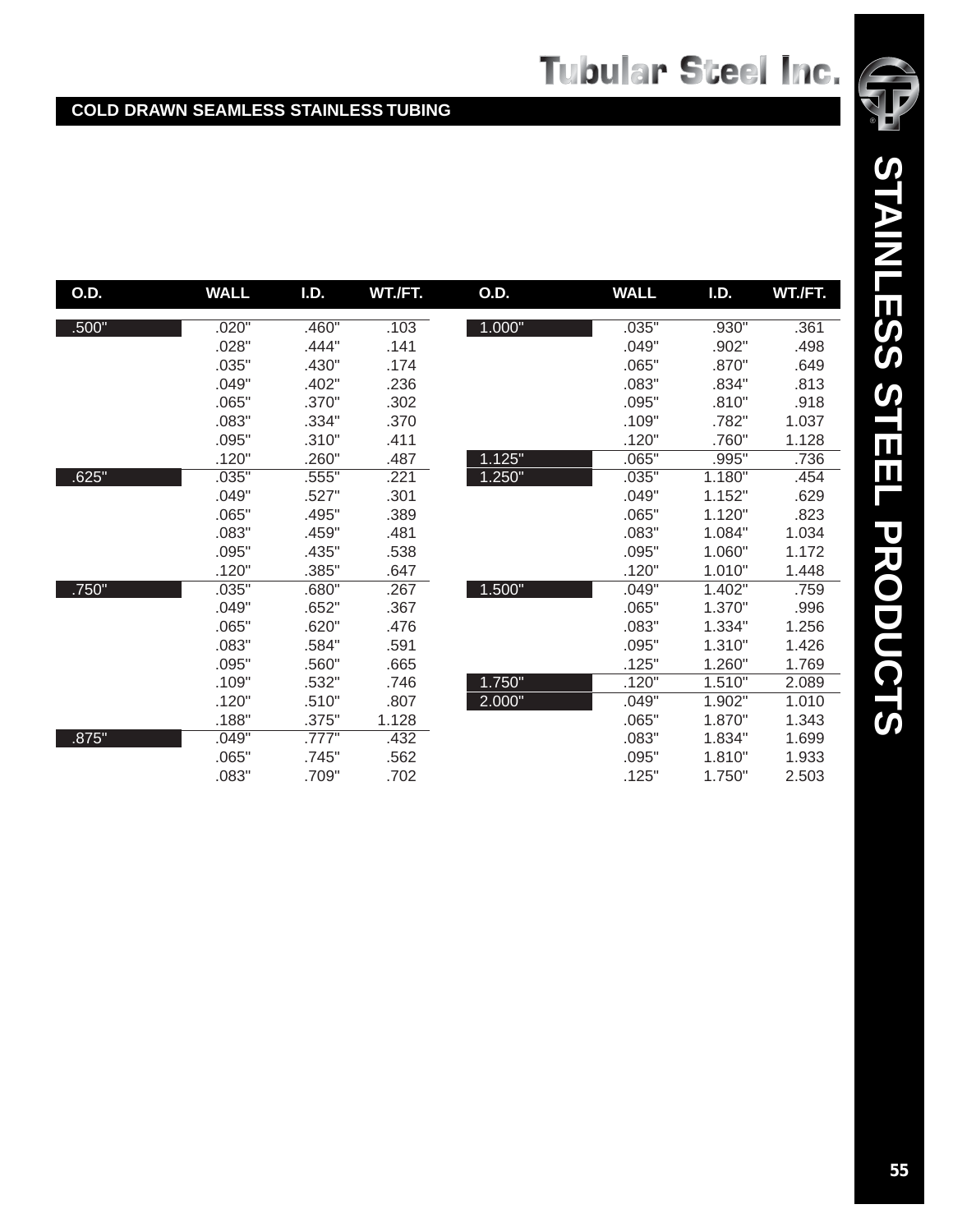

**SEAMLESS STAINLESS TUBING**

| O.D.   | <b>WALL</b> | I.D.   | WT./FT. | O.D.           | <b>WALL</b> | I.D.   | WT./FT. |
|--------|-------------|--------|---------|----------------|-------------|--------|---------|
| 1.000" | .250"       | .500"  | 2.003   | 3.000" (cont.) | .688"       | 1.625" | 16.988  |
| 1.125" | .188"       | .749"  | 1.881   |                | .750"       | 1.500" | 18.000  |
|        | .250"       | .625"  | 2.336   | 3.125"         | .250"       | 2.625" | 7.676   |
| 1.250" | .188"       | .874"  | 2.132   |                | .375"       | 2.375" | 11.010  |
|        | .250"       | .750"  | 2.670   | 3.250"         | .188"       | 2.874" | 6.148   |
|        | .375"       | .500"  | 3.504   |                | .250"       | 2.750" | 8.010   |
| 1.500" | .188"       | 1.124" | 2.634   |                | .375"       | 2.500" | 11.514  |
|        | .250"       | 1.000" | 3.338   |                | .500"       | 2.250" | 14.685  |
|        | .375"       | .750"  | 4.506   |                | .750"       | 1.750" | 20.000  |
| 1.625" | .188"       | 1.249" | 2.885   | 3.500"         | .250"       | 3.000" | 8.678   |
|        | .250"       | 1.125" | 3.671   |                | .375"       | 2.750" | 12.516  |
|        | .375"       | .875"  | 5.006   |                | .500"       | 2.500" | 16.020  |
| 1.750" | .188"       | 1.374" | 3.136   |                | .750"       | 2.000" | 22.000  |
|        | .375"       | 1.000" | 5.507   |                | 1.000"      | 1.500" | 26.700  |
| 1.875" | .188"       | 1.499" | 3.387   | 3.625"         | .188"       | 3.249" | 6.901   |
|        | .250"       | 1.375" | 4.339   |                | .250"       | 3.125" | 9.011   |
|        | .375"       | 1.125" | 6.008   |                | .375"       | 2.875" | 13.016  |
| 2.000" | .188"       | 1.624" | 3.638   | 3.750"         | .250"       | 3.250" | 9.345   |
|        | .250"       | 1.500" | 4.673   |                | .375"       | 3.000" | 13.517  |
|        | .375"       | 1.250" | 6.503   |                | .500"       | 2.750" | 17.355  |
|        | .500"       | 1.000" | 8.010   |                | .750"       | 2.250" | 24.030  |
| 2.125" | .250"       | 1.625" | 5.006   |                | 1.000"      | 1.750" | 29.370  |
|        | .375"       | 1.375" | 7.010   | 4.000"         | .250"       | 3.500" | 10.013  |
| 2.250" | .250"       | 1.750" | 5.340   |                | .375"       | 3.250" | 14.518  |
|        | .375"       | 1.500" | 7.509   |                | .500"       | 3.000" | 18.690  |
|        | .500"       | 1.250" | 9.345   |                | .750"       | 2.500" | 26.000  |
| 2.375" | .188"       | 1.999" | 4.391   |                | 1.000"      | 2.000" | 32.000  |
|        | .250"       | 1.875" | 5.674   | 4.125"         | .250"       | 3.625" | 10.346  |
| 2.500" | .188"       | 2.124" | 4.642   |                | .500"       | 3.125" | 19.360  |
|        | .250"       | 2.000" | 6.008   | 4.250"         | .188"       | 3.874" | 8.156   |
|        | .375"       | 1.750" | 8.511   |                | .250"       | 3.750" | 10.680  |
|        | .500"       | 1.500" | 10.680  |                | .375"       | 3.500" | 15.519  |
| 2.750" | .188"       | 2.374" | 5.144   |                | .500"       | 3.250" | 20.025  |
|        | .250"       | 2.250" | 6.675   |                | .750"       | 2.750" | 28.000  |
|        | .375"       | 2.000" | 9.512   | 4.500"         | .250"       | 4.000" | 11.348  |
|        | .500"       | 1.750" | 12.015  |                | .500"       | 3.500" | 21.360  |
| 3.000" | .188"       | 2.624" | 5.646   |                | .750"       | 3.000" | 30.000  |
|        | .250"       | 2.500" | 7.343   |                | 1.000"      | 2.500" | 37.400  |
|        | .375"       | 2.250" | 10.513  | 4.750"         | .188"       | 4.374" | 9.160   |
|        | .500"       | 2.000" | 13.350  |                | .250"       | 4.250" | 12.015  |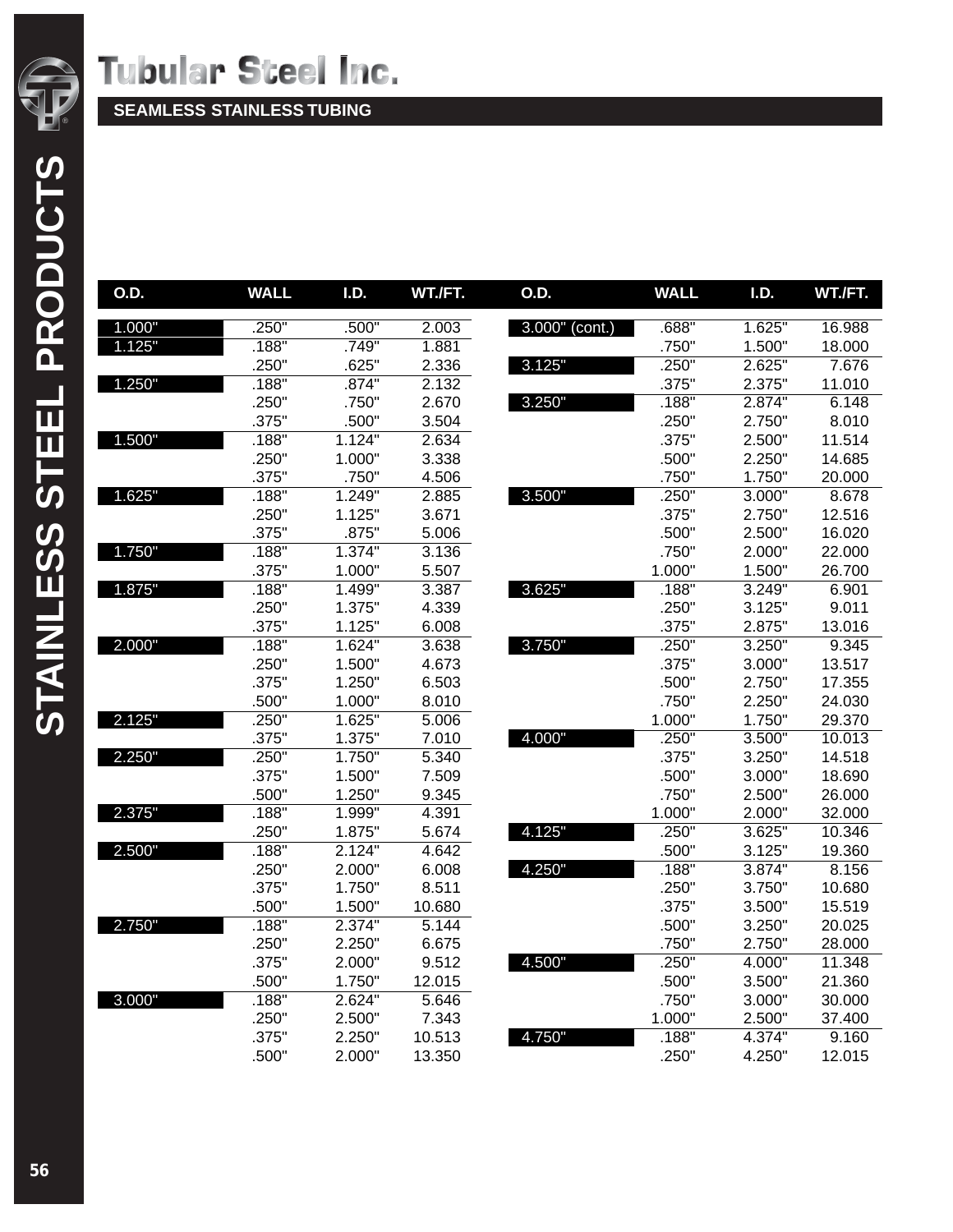## **SEAMLESS STAINLESS TUBING**

| <b>O.D.</b>    | <b>WALL</b> | I.D.   | WT./FT. | <b>O.D.</b>       | <b>WALL</b> | I.D.    | WT./FT. |
|----------------|-------------|--------|---------|-------------------|-------------|---------|---------|
| 4.750" (cont.) | .500"       | 3.750" | 22.695  | $7.000''$ (cont.) | .750"       | 5.500"  | 50.063  |
|                | .750"       | 3.250" | 32.000  |                   | 1.000"      | 5.000"  | 64.100  |
|                | 1.000"      | 2.750" | 40.100  | 7.500"            | .375"       | 6.750"  | 28.536  |
| 5.000"         | .250"       | 4.500" | 12.683  |                   | .500"       | 6.500"  | 37.380  |
|                | .375"       | 4.250" | 18.523  |                   | .750"       | 6.000"  | 54.068  |
|                | .500"       | 4.000" | 24.030  |                   | 1.000"      | 5.500"  | 69.400  |
|                | 1.000"      | 3.000" | 42.700  | 8.000"            | .250"       | 7.500"  | 20.693  |
| 5.250"         | .250"       | 4.750" | 13.350  |                   | .500"       | 7.000"  | 40.050  |
|                | .500"       | 4.250" | 25.365  |                   | .750"       | 6.500"  | 58.070  |
| 5.500"         | .250"       | 5.000" | 14.018  |                   | 1.000"      | 6.000"  | 74.800  |
|                | .375"       | 4.750" | 20.526  | 8.500"            | .250"       | 8.000"  | 22.028  |
|                | .500"       | 4.500" | 26.700  |                   | .375"       | 7.750"  | 32.541  |
|                | .750"       | 4.000" | 38.048  |                   | .500"       | 7.500"  | 42.720  |
|                | 1.000"      | 3.500" | 48.060  |                   | .750"       | 7.000"  | 62.078  |
| 5.750"         | .250"       | 5.250" | 14.685  |                   | 1.000"      | 6.500"  | 80.100  |
|                | .500"       | 4.750" | 28.035  | 9.000"            | .500"       | 8.000"  | 45.390  |
|                | 1.000"      | 3.750" | 50.700  |                   | 1.000"      | 7.000"  | 85.400  |
| 6.000"         | .250"       | 5.500" | 15.353  | 9.500"            | .500"       | 8.500"  | 48.060  |
|                | .375"       | 5.250" | 22.528  |                   | 1.000"      | 7.500"  | 90.800  |
|                | .500"       | 5.000" | 29.370  | 10.000"           | .500"       | 9.000"  | 50.730  |
|                | .750"       | 4.500" | 42.053  |                   | 1.000"      | 8.000"  | 96.100  |
|                | 1.000"      | 4.000" | 53.400  | 12.000"           | .500"       | 11.000" | 61.410  |
| 6.500"         | .250"       | 6.000" | 16.688  |                   | 1.000"      | 10.000" | 117.500 |
|                | .500"       | 5.500" | 32.040  | 14.000"           | .500"       | 13.000" | 72.100  |
|                | .750"       | 5.000" | 46.058  |                   | 1.000"      | 12.000" | 138.840 |
|                | 1.000"      | 4.500" | 58.700  | 16.000"           | .500"       | 15.000" | 82,800  |
| 7.000"         | .375"       | 6.250" | 26.533  |                   | 1.000"      | 14.000" | 160.200 |

.500" 6.000" 34.710

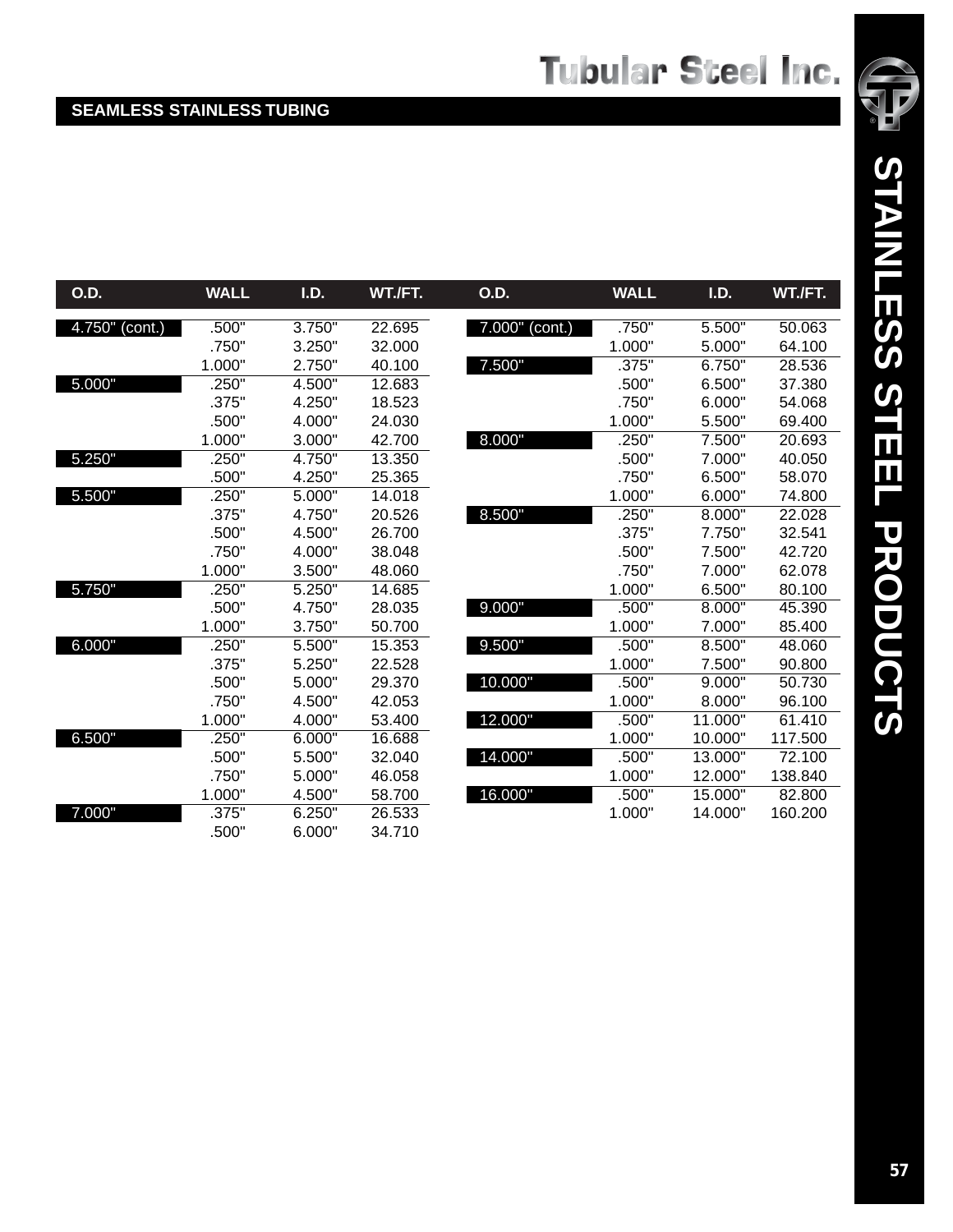

**WELDED STAINLESS TUBING**

| <b>O.D.</b> | <b>WALL</b> | I.D.                 | WT./FT. | O.D.   | <b>WALL</b> | I.D.   | WT./FT. |
|-------------|-------------|----------------------|---------|--------|-------------|--------|---------|
| .500"       | .035"       | .430"                | 0.174   | 2.000" | .035"       | 1.930" | 0.735   |
|             | .049"       | .402"                | 0.236   |        | .049"       | 1.902" | 1.021   |
|             | .065"       | .370"                | 0.302   |        | .065"       | 1.870" | 1.343   |
| .625"       | .035"       | .555"                | 0.221   |        | .083"       | 1.834" | 1.699   |
|             | .049"       | .527"                | 0.301   |        | .120"       | 1.760" | 2.409   |
|             | .065"       | .495"                | 0.389   | 2.125" | .049"       | 2.027" | 1.086   |
| .750"       | .035"       | .680"                | 0.267   |        | .065"       | 1.995" | 1.430   |
|             | .049"       | .652"                | 0.367   |        | .083"       | 1.959" | 1.810   |
|             | .065"       | .620"                | 0.476   |        | .120"       | 1.885" | 2.570   |
|             | .083"       | .548"                | 0.591   | 2.250" | .065"       | 2.120" | 1.517   |
|             | .120"       | .510"                | 0.807   |        | .083"       | 2.084" | 1.921   |
| .875"       | .035"       | .805"                | 0.314   |        | .120"       | 2.010" | 2.730   |
|             | .049"       | .777"                | 0.432   | 2.500" | .065"       | 2.370" | 1.690   |
|             | .065"       | .745"                | 0.562   |        | .083"       | 2.334" | 2.143   |
|             | .120"       | .635"                | 0.968   |        | .120"       | 2.260" | 3.050   |
| 1.000"      | .035"       | .930"                | 0.361   | 2.750" | .065"       | 2.620" | 1.864   |
|             | .049"       | .902"                | 0.498   |        | .083"       | 2.584" | 2.364   |
|             | .065"       | .870"                | 0.649   |        | .120"       | 2.510" | 3.371   |
|             | .083"       | .834"                | 0.813   | 3.000" | .049"       | 2.902" | 1.544   |
|             | .095"       | .810"                | 0.918   |        | .065"       | 2.870" | 2.037   |
|             | .120"       | .760"                | 1.128   |        | .083"       | 2.834" | 2.586   |
| 1.125"      | .065"       | .995"                | 0.736   |        | .120"       | 2.760" | 3.691   |
|             | .120"       | 1.005"               | 1.288   | 3.250" | .065"       | 3.120" | 2.211   |
| 1.250"      | .049"       | 1.152"               | 0.629   |        | .083"       | 3.084" | 2.807   |
|             | .065"       | 1.120"               | 0.823   |        | .120"       | 3.010" | 4.011   |
|             | .083"       | 1.084"               | 1.034   | 3.500" | .065"       | 3.370" | 2.385   |
|             | .120"       | 1.010"               | 1.448   |        | .120"       | 3.260" | 4.332   |
| 1.312"      | .065"       | 1.182"               | 0.866   | 4.000" | .065"       | 3.870" | 2.732   |
|             | .083"       | 1.146"               | 1.089   |        | .083"       | 3.834" | 3.472   |
| 1.375"      | .049"       | $\overline{1.277}$ " | 0.694   |        | .120"       | 3.760" | 4.973   |
|             | .065"       | 1.245"               | 0.909   | 4.250" | .120"       | 4.010" | 5.293   |
|             | .120"       | 1.135"               | 1.608   | 4.500" | .065"       | 4.370" | 3.079   |
| 1.500"      | .049"       | 1.402"               | 0.769   |        | .083"       | 4.334" | 3.915   |
|             | .065"       | 1.370"               | 0.996   |        | .120"       | 4.260" | 5.613   |
|             | .083"       | 1.334"               | 1.256   | 4.750" | .120"       | 4.510" | 5.930   |
|             | .120"       | 1.260"               | 1.769   | 5.000" | .065"       | 4.870" | 3.426   |
| 1.750"      | .035"       | 1.680"               | 0.641   |        | .083"       | 4.834" | 4.359   |
|             | .065"       | 1.620"               | 1.170   |        | .095"       | 4.810" | 4.977   |
|             | .083"       | 1.584"               | 1.478   |        | .120"       | 4.760" | 6.254   |
|             | .120"       | 1.510"               | 2.089   |        | .188"       | 4.625" | 9.662   |
| 1.875"      | .049"       | 1.777"               | 0.956   | 6.000" | .065"       | 5.870" | 4.120   |
|             | .065"       | 1.745"               | 1.257   |        | .083"       | 5.834" | 5.245   |
|             | .120"       | 1.635"               | 2.249   |        | .120"       | 5.760" | 7.563   |
|             |             |                      |         | 8.000" | .120"       | 7.760" | 10.099  |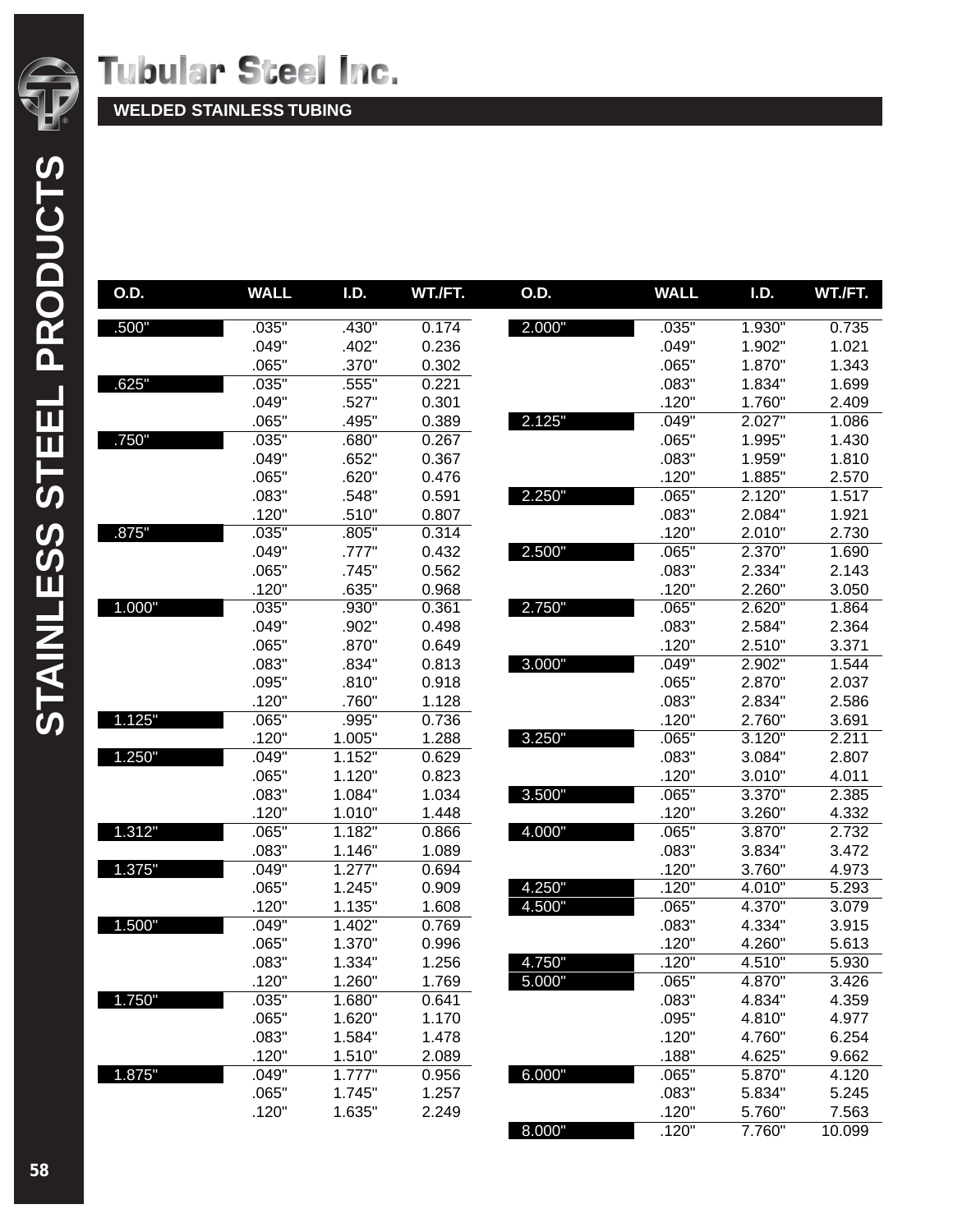## **WELDED ROUND STAINLESS TUBING ORNAMENTAL GRADE MILL FINISH & POLISHED**

| <b>O.D.</b> | <b>WALL</b> | WT./FT. | <b>O.D.</b>    | <b>WALL</b> | WT./FT. |
|-------------|-------------|---------|----------------|-------------|---------|
| .625"       | .035"       | 0.221   | 2.000" (cont.) | .065"       | 1.343   |
|             | .065"       | 0.389   |                | .083"       | 1.699   |
| .750"       | .065"       | 0.476   |                | .120"       | 2.409   |
|             | .109"       | 0.746   | 2.250"         | .035"       | 0.828   |
| 1.000"      | .049"       | 0.498   |                | .049"       | 1.152   |
|             | .065"       | 0.649   |                | .065"       | 1.517   |
|             | .083"       | 0.813   |                | .072"       | 1.675   |
|             | .120"       | 1.128   | 2.500"         | .049"       | 1.283   |
| 1.250"      | .049"       | 0.629   |                | .065"       | 1.690   |
|             | .065"       | 0.823   |                | .083"       | 2.143   |
|             | .083"       | 1.034   |                | .120"       | 3.050   |
|             | .120"       | 1.448   | 3.000"         | .065"       | 2.037   |
| 1.312"      | .065"       | 0.866   |                | .083"       | 2.586   |
|             | .083"       | 1.089   |                | .120"       | 3.691   |
| 1.500"      | .035"       | 0.548   | 3.500"         | .065"       | 2.385   |
|             | .065"       | 0.996   |                | .083"       | 3.029   |
|             | .083"       | 1.256   |                | .120"       | 4.332   |
|             | .120"       | 1.769   | 4.000"         | .083"       | 3.472   |
| 1.625"      | .065"       | 1.083   |                | .120"       | 4.973   |
| 1.750"      | .065"       | 1.170   | 4.500"         | .083"       | 3.915   |
|             | .120"       | 2.089   |                | .120"       | 5.613   |
| 1.875"      | .049"       | 0.956   | 5.000"         | .083"       | 4.359   |
| 2.000"      | .035"       | 0.735   |                | .120"       | 6.254   |
|             | .049"       | 1.021   |                |             |         |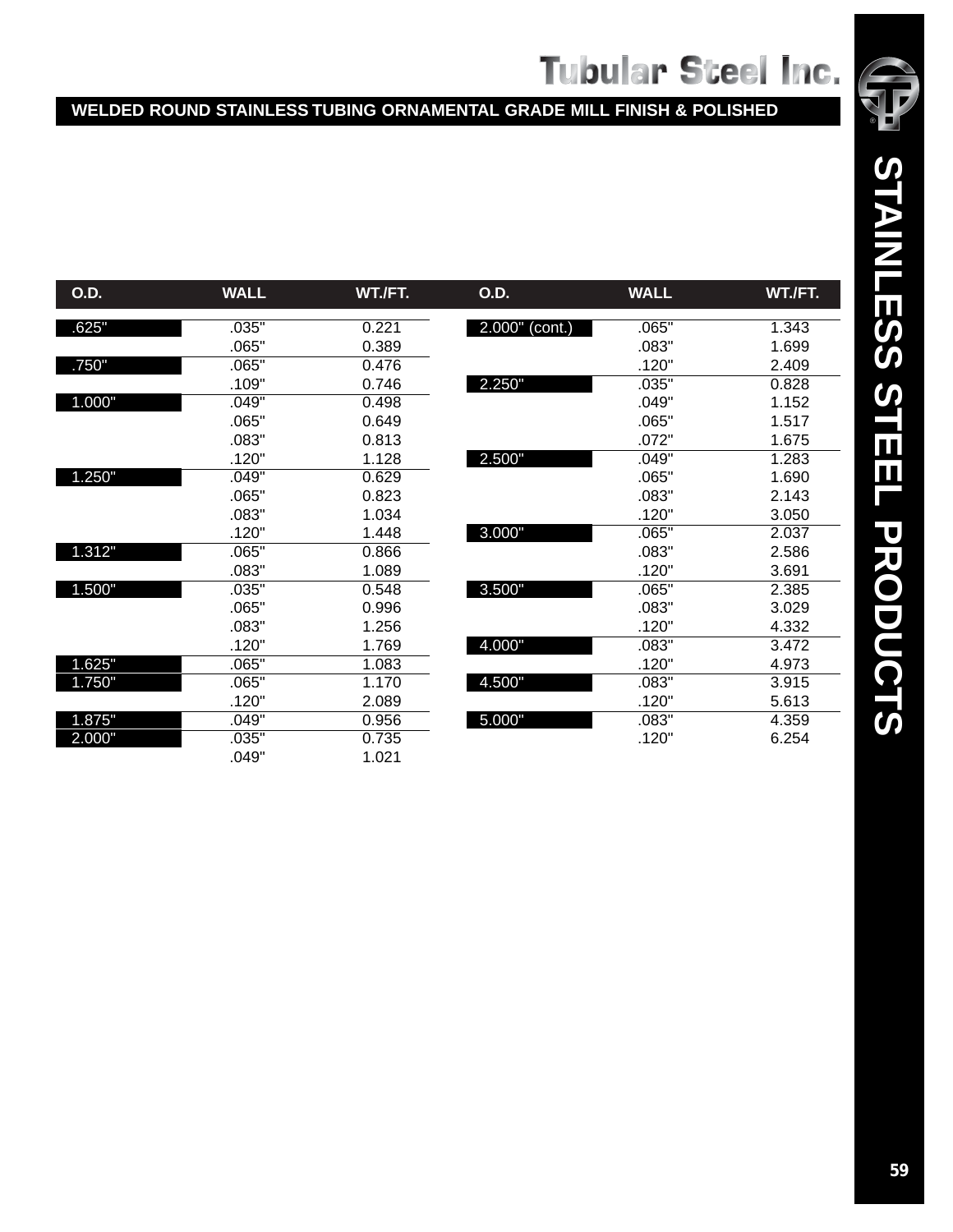**WELDED SQUARE AND RECTANGULAR STAINLESS TUBING**

| O.D.                                | <b>WALL</b>    | WT./FT. | <b>O.D.</b>                         | <b>WALL</b>         | WT./FT. |
|-------------------------------------|----------------|---------|-------------------------------------|---------------------|---------|
|                                     |                |         | $8" \times 8"$                      | .180"               | 19.630  |
|                                     | <b>SQUARES</b> |         |                                     | .250"               | 25.820  |
| $\frac{3}{4}$ " X $\frac{3}{4}$ "   | .035"          | .265    |                                     | .375"               | 37.690  |
|                                     | .049"          | .467    |                                     | .500"               | 48.850  |
|                                     | .065"          | .605    | 10" x 10"                           | .180"               | 24.039  |
|                                     | .083"          | .753    |                                     | .250"               | 32.630  |
|                                     | .120"          | 1.028   |                                     | .375"               | 47.900  |
| $1" \times 1"$                      | .049"          | .634    |                                     | .500"               | 62.460  |
|                                     | .065"          | .827    |                                     |                     |         |
|                                     | .083"          | 1.035   |                                     | <b>RECTANGULARS</b> |         |
|                                     | .120"          | 1.436   | $\frac{3}{4}$ " X $\frac{1}{2}$ "   | .049"               | .386    |
| $1\frac{1}{4}$ x $1\frac{1}{4}$     | .065"          | 1.047   |                                     | .065"               | .498    |
|                                     | .083"          | 1.317   | $1''$ X $1/2''$                     | .035"               | .342    |
|                                     | .120"          | 1.844   |                                     | .049"               | .469    |
| $1\frac{1}{2}$ " x $1\frac{1}{2}$ " | .065"          | 1.268   |                                     | .065"               | .606    |
|                                     | .083"          | 1.599   | $1" \times \frac{3}{4}$ "           | .035"               | .402    |
|                                     | .120"          | 2.252   |                                     | .049"               | .553    |
|                                     | .180"          | 3.231   |                                     | .065"               | .716    |
| $1\frac{3}{4}$ " x $1\frac{3}{4}$ " | .120"          | 2.660   | $1\frac{1}{2}$ " x $\frac{1}{2}$ "  | .049"               | .637    |
| $2" \times 2"$                      | .065"          | 1.710   |                                     | .065"               | .831    |
|                                     | .083"          | 2.164   | $1\frac{1}{2}$ X $\frac{3}{4}$ "    | .049"               | .721    |
|                                     | .120"          | 3.120   |                                     | .065"               | .942    |
|                                     | .180"          | 4.136   |                                     | .083"               | 1.183   |
|                                     | .250"          | 5.410   | $1\frac{1}{2}$ " x 1"               | .049"               | .805    |
| $2\frac{1}{2}$ " x $2\frac{1}{2}$ " | .083"          | 2.728   |                                     | .065"               | 1.048   |
|                                     | .120"          | 3.980   |                                     | .083"               | 1.317   |
|                                     | .180"          | 5.352   |                                     | .120"               | 1.844   |
|                                     | .250"          | 7.110   | $1\frac{3}{4}$ " x $1\frac{1}{4}$ " | .065"               | 1.276   |
| $3" \times 3"$                      | .083"          | 3.292   |                                     | .083"               | 1.609   |
|                                     | .109"          | 4.250   | $2" \times 1"$                      | .049"               | .972    |
|                                     | .180"          | 6.578   |                                     | .065"               | 1.268   |
|                                     | .250"          | 8.810   |                                     | .083"               | 1.599   |
| $4" \times 4"$                      | .120"          | 6.530   |                                     | .120"               | 2.252   |
|                                     | .180"          | 9.351   | $2" \times 1\frac{1}{2}"$           | .065"               | 1.499   |
|                                     | .250"          | 12.210  |                                     | .083"               | 1.882   |
| $5" \times 5"$                      | .180"          | 11.869  |                                     | .120"               | 2.660   |
|                                     | .250"          | 15.620  | $2^{1/2}$ " x 1"                    | .065"               | 1.498   |
|                                     | .375"          | 22.370  |                                     | .083"               | 1.892   |
| $6" \times 6"$                      | .180"          | 14.247  |                                     | .120"               | 2.675   |
|                                     | .250"          | 19.020  | $2\frac{1}{2}$ " x $1\frac{1}{2}$ " | .065"               | 1.720   |
|                                     | .375"          | 27.480  |                                     | .083"               | 2.164   |
|                                     | .500"          | 35.240  |                                     |                     |         |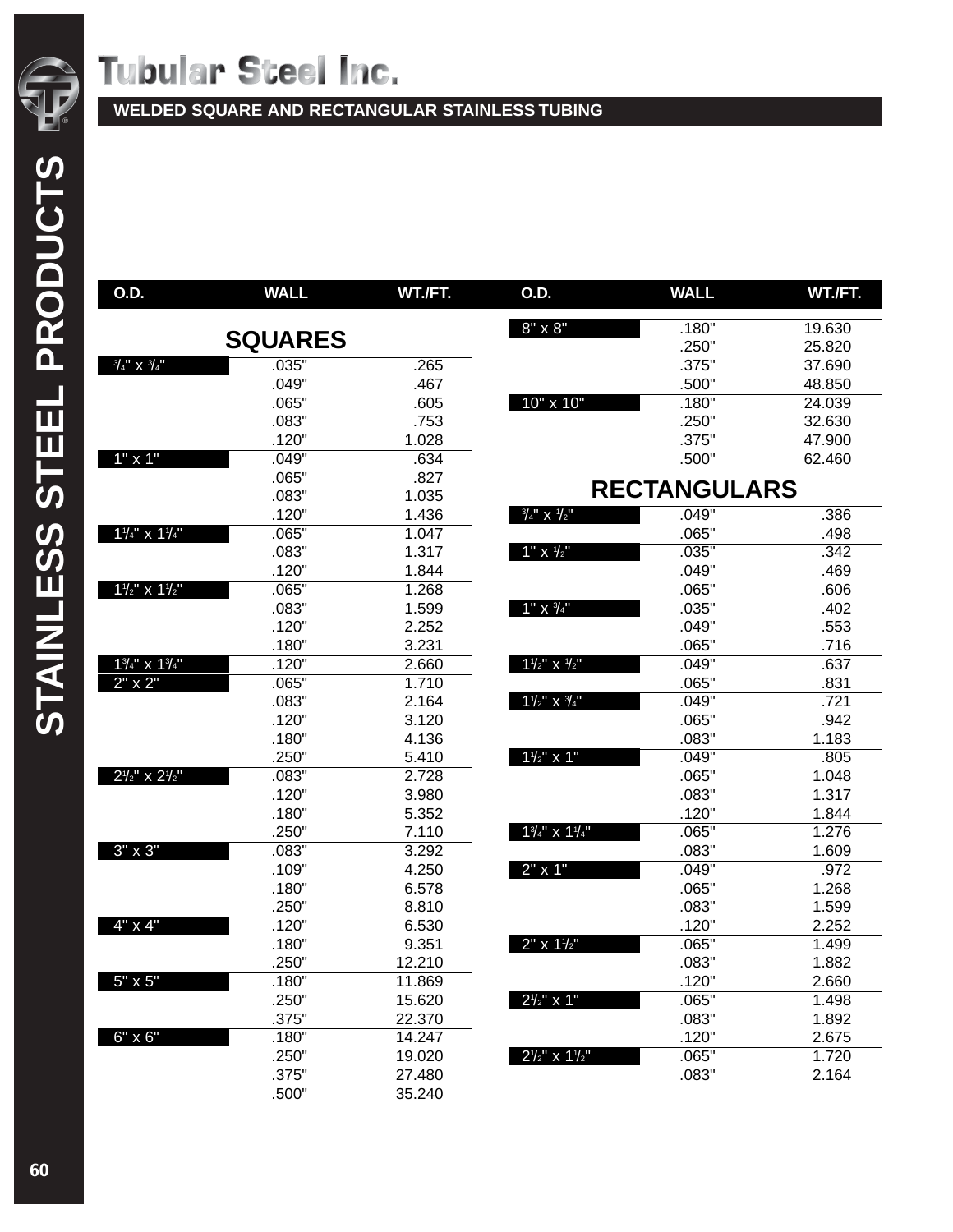### **WELDED SQUARE AND RECTANGULAR STAINLESS TUBING**

| O.D.                                         | <b>WALL</b> | WT./FT. | O.D.              | <b>WALL</b> | WT./FT. |
|----------------------------------------------|-------------|---------|-------------------|-------------|---------|
| $2\frac{1}{2}$ " x 1 $\frac{1}{2}$ " (cont.) | .120"       | 3.068   | 6" x 3" (cont.)   | .250"       | 13.910  |
| $3'' \times 1''$                             | .065"       | 1.710   |                   | .375"       | 19.821  |
|                                              | .083"       | 2.164   | $6'' \times 4''$  | .180"       | 11.869  |
|                                              | .120"       | 3.120   |                   | .250"       | 15.620  |
| $3''$ x $1\frac{1}{2}$                       | .065"       | 1.940   |                   | .375"       | 22.370  |
|                                              | .083"       | 2.445   | $8" \times 2"$    | .120"       | 8.011   |
|                                              | .120"       | 3.476   |                   | .180"       | 11.869  |
|                                              | .180"       | 5.097   |                   | .250"       | 15.620  |
| $3''$ x $1\frac{3}{4}''$                     | .065"       | 2.054   |                   | .375"       | 22.370  |
|                                              | .083"       | 2.602   | 8" x 3"           | .180"       | 13.100  |
|                                              | .120"       | 3.701   |                   | .250"       | 17.320  |
|                                              | .180"       | 5.404   |                   | .375"       | 24.930  |
| $3" \times 2"$                               | .083"       | 2.744   | $8" \times 4"$    | .180"       | 14.247  |
|                                              | .120"       | 3.980   |                   | .250"       | 19.020  |
|                                              | .180"       | 5.352   |                   | .375"       | 27.480  |
|                                              | .250"       | 7.110   | $8" \times 6"$    | .180"       | 16.793  |
| $4" \times 2"$                               | .083"       | 3.292   |                   | .250"       | 22.420  |
|                                              | .120"       | 4.830   |                   | .375"       | 32.580  |
|                                              | .180"       | 6.944   |                   | .500"       | 42.050  |
|                                              | .250"       | 8.810   | 10" x 2"          | .180"       | 14.247  |
| $4" \times 3"$                               | .120"       | 5.680   |                   | .250"       | 19.020  |
|                                              | .180"       | 8.175   |                   | .375"       | 27.480  |
|                                              | .250"       | 10.510  | $10'' \times 4''$ | .180"       | 16.793  |
|                                              | .375"       | 14.717  |                   | .250"       | 22.420  |
| $5" \times 2"$                               | .120"       | 5.680   |                   | .375"       | 32.580  |
|                                              | .180"       | 8.175   | $10" \times 6"$   | .250"       | 25.820  |
|                                              | .250"       | 10.510  |                   | .375"       | 37.690  |
| $5" \times 3"$                               | .120"       | 6.530   |                   | .500"       | 48.850  |
|                                              | .180"       | 9.351   | 12" x 4"          | .180"       | 19.630  |
|                                              | .250"       | 12.210  |                   | .250"       | 25.820  |
|                                              | .375"       | 17.270  |                   | .375"       | 37.690  |
| 6" x 2"                                      | .120"       | 6.530   | 12" x 6"          | .250"       | 29.230  |
|                                              | .180"       | 9.351   |                   | .375"       | 42.790  |
|                                              | .250"       | 12.210  |                   | .500"       | 55.660  |
| 6" x 3"                                      | .180"       | 10.637  |                   |             |         |

STAINLESS STEEL PRODUCTS **STAINLESS STEEL PRODUCTS**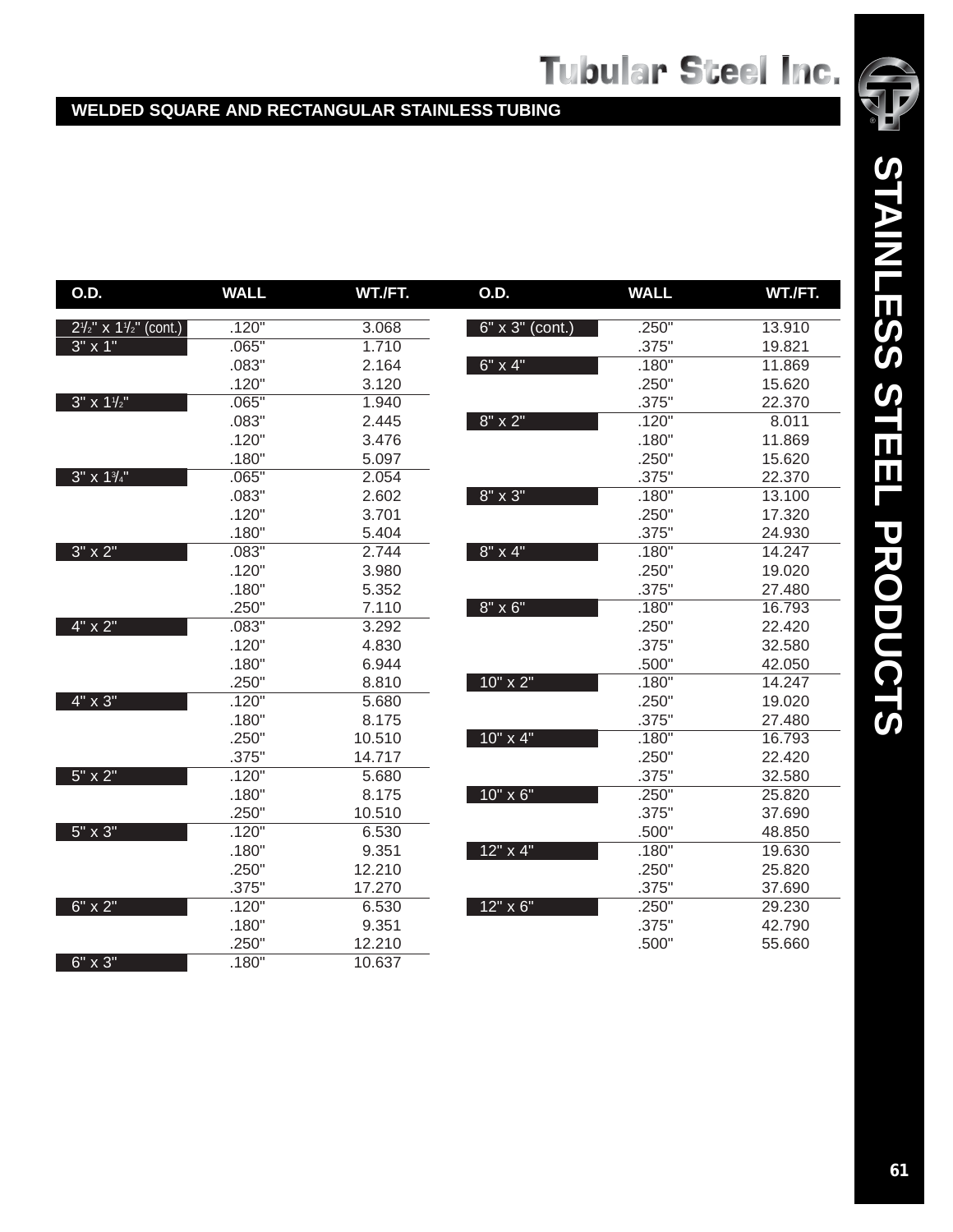**STAINLESS STEEL PUMP SHAFT QUALITY BARS**

| <b>SIZE</b>           | WT./FT. | <b>SIZE</b>      | WT./FT. | <b>SIZE</b>      | WT./FT. |
|-----------------------|---------|------------------|---------|------------------|---------|
| $\frac{3}{4}$ "       | 1.502   | 17/16"           | 5.518   | $2\frac{1}{4}$   | 13.52   |
| $13/16$ <sup>11</sup> | 1.763   | $11/2$ "         | 6.008   | $2\frac{7}{16}$  | 15.87   |
| $15/16$ <sup>11</sup> | 2.347   | $1\frac{5}{8}$ " | 7.052   | $2\frac{1}{2}$   | 16.69   |
| 1"                    | 2.670   | 111/16"          | 7.604   | $2^{11}/_{16}$ " | 19.29   |
| $1\frac{1}{8}$        | 3.380   | $1\frac{3}{4}$   | 8.178   | $2^{15}/_{16}$ " | 23.04   |
| $1\frac{3}{16}$ "     | 3.766   | $1^{15}/_{16}$ " | 10.020  | 3"               | 24.03   |
| 11/4"                 | 4.173   | 2"               | 10.680  | $3\frac{7}{16}$  | 31.55   |
| $1\frac{3}{8}$ "      | 5.049   | $2\frac{3}{16}$  | 12.780  |                  |         |

## **STAINLESS STEEL BARS ROUND**

| <b>SIZE</b>           | WT./FT. | <b>SIZE</b>       | WT./FT. | <b>SIZE</b>      | WT./FT. |
|-----------------------|---------|-------------------|---------|------------------|---------|
| $\frac{3}{8}$ "       | .376    | $1^{15}/_{16}$ "  | 10.02   | 5"               | 66.76   |
| $\frac{7}{16}$ "      | .511    | 2"                | 10.68   | $5\frac{1}{2}$   | 80.78   |
| $1/2$ "               | .677    | $2\frac{1}{8}$ "  | 12.06   | $5\frac{3}{4}$ " | 88.29   |
| 9/16                  | .845    | $2\frac{3}{16}$ " | 12.78   | 6"               | 96.13   |
| $5/8"$                | 1.043   | $2\frac{1}{4}$    | 13.52   | $6\frac{1}{4}$   | 104.30  |
| $\frac{3}{4}$ "       | 1.502   | $2\frac{3}{8}$ "  | 15.06   | $6\frac{1}{2}$   | 112.80  |
| $13/16$ <sup>11</sup> | 1.763   | $2\frac{7}{16}$ " | 15.87   | $6\frac{3}{4}$ " | 121.70  |
| $\frac{7}{8}$ "       | 2.045   | $2\frac{1}{2}$ "  | 16.69   | 7"               | 130.80  |
| 1"                    | 2.670   | $2\frac{5}{8}$ "  | 18.40   | $7\frac{1}{2}$ " | 150.20  |
| $1\frac{1}{16}$       | 3.015   | $2\frac{3}{4}$ "  | 20.19   | 8"               | 170.90  |
| $1\frac{1}{8}$        | 3.380   | $2\frac{7}{8}$ "  | 22.07   | $8\frac{1}{2}$ " | 192.90  |
| $1\frac{3}{16}$ "     | 3.766   | 3"                | 24.03   | 9"               | 216.30  |
| 11/4"                 | 4.173   | $3\frac{1}{8}$    | 26.08   | $9\frac{1}{2}$ " | 241.00  |
| $1\frac{5}{16}$ "     | 4.600   | $3\frac{1}{4}$    | 28.21   | 10"              | 267.00  |
| $1\frac{3}{8}$ "      | 5.049   | $3\frac{3}{8}$ "  | 30.42   | $10^{1/2}$       | 294.40  |
| 17/16"                | 5.518   | $3\frac{1}{2}$    | 32.71   | 11"              | 323.00  |
| 11/2"                 | 6.008   | $3\frac{7}{8}$    | 35.09   | $11\frac{1}{2}$  | 353.20  |
| $1\frac{5}{8}$ "      | 7.052   | $3\frac{3}{4}$ "  | 37.55   | 12"              | 384.50  |
| $1^{11}/_{16}$ "      | 7.604   | 4"                | 42.73   | $12\frac{1}{2}$  | 417.20  |
| $1\frac{3}{4}$ "      | 8.178   | $4\frac{1}{4}$    | 48.23   | 14"              | 523.40  |
| $1^{13}/_{16}$ "      | 8.773   | $4\frac{1}{2}$    | 54.08   | 15"              | 600.80  |
| $1\frac{7}{8}$ "      | 9.388   | $4\frac{3}{4}$ "  | 60.25   | 16"              | 683.52  |